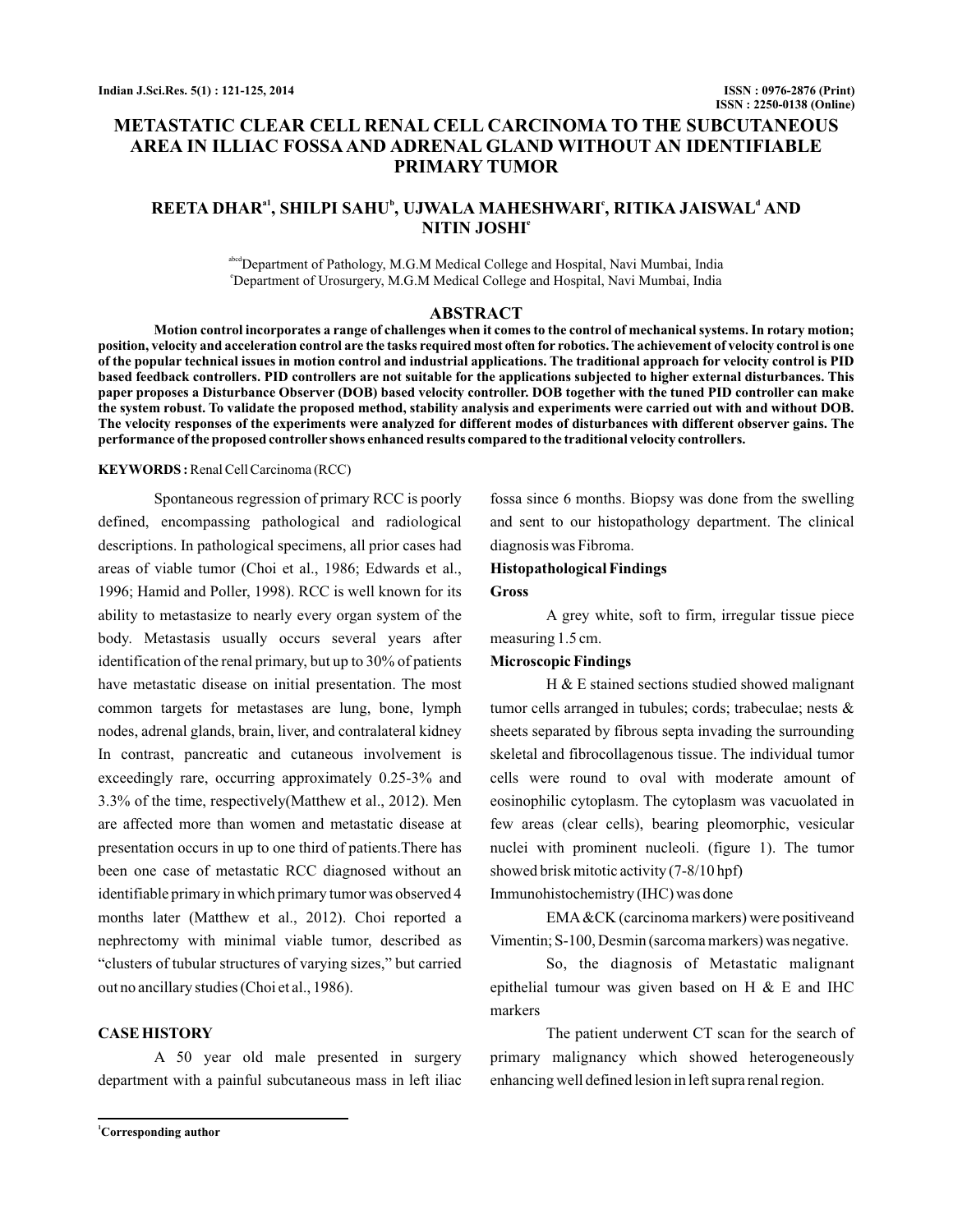#### **DHAR ET AL.: METASTATIC CLEAR CELL RENAL CELL CARCINOMA TO THE SUBCUTANEOUS AREA IN...**

CT- findings were suggestive of left adrenal mass? primary malignancy/ metastasis.

Later, the patient was referred to Urology department. He underwent surgery and adrenalectomy was done and sent for histopathological examination:

Gross findings-Well circumscribed capsular globoid mass measuring 8x7.5x5 cm,{Figure 4 (a)}which was hard in consistency. Cut section was yellowish-white with vague nodular morphology.

## **Microscopic Findings**

H&E stained sections showed fibrous capsule underneath which were seen tumor cells arranged in nests, organoid, trabecular and papillary pattern. Individual tumor cells were round to polygonal in shape having clear cytoplasm, showing marked nuclear pleomorphism with atypical mitotic figures. Large areas of geographic necrosis were seen. Morphological features similar to subcutaneous mass. Infiltration of tumor cells into capsule was seen. Adrenal gland was infiltrated by the tumor (figure 2). Panel of IHC markers were done.

#### **Immuno Profile or Immunostain**

Pancytokeratin ; CK 7 ; EMA were positive & CD 10 was strongly positive (figure 3). Chromogranin; Inhibin; Melan-A; Thyroglobulin & TTF-1were negative ,correlating strongly with RCC of clear cell type. Based on H&E and IHC studied final pathological diagnosis of Metastasis of Renal cell carcinoma (clear cell type) to adrenal gland was given.

The patient was closely followed in an attempt to locate a primary renal source of disease with multiple imaging studies which were negative for a renal primary or other sites of metastasis.

Four months later we received the left nephrectomy specimen for histopathological examination ; which showed extensive areas of renal scarring and fibrosis(figure 4 b) with changes of chronic pyelonephritis (CPN) with no identifiable primary tumor searched extensively on microscopy.



**Figure 1 : Microphotograph of Haematoxylin & Eosin (H&E) Stained Low Power (10 X) and High Power (40 X) Sections Showing Tumor Cells Having Clear Cytoplasm(Clear Cell Type of RCC)**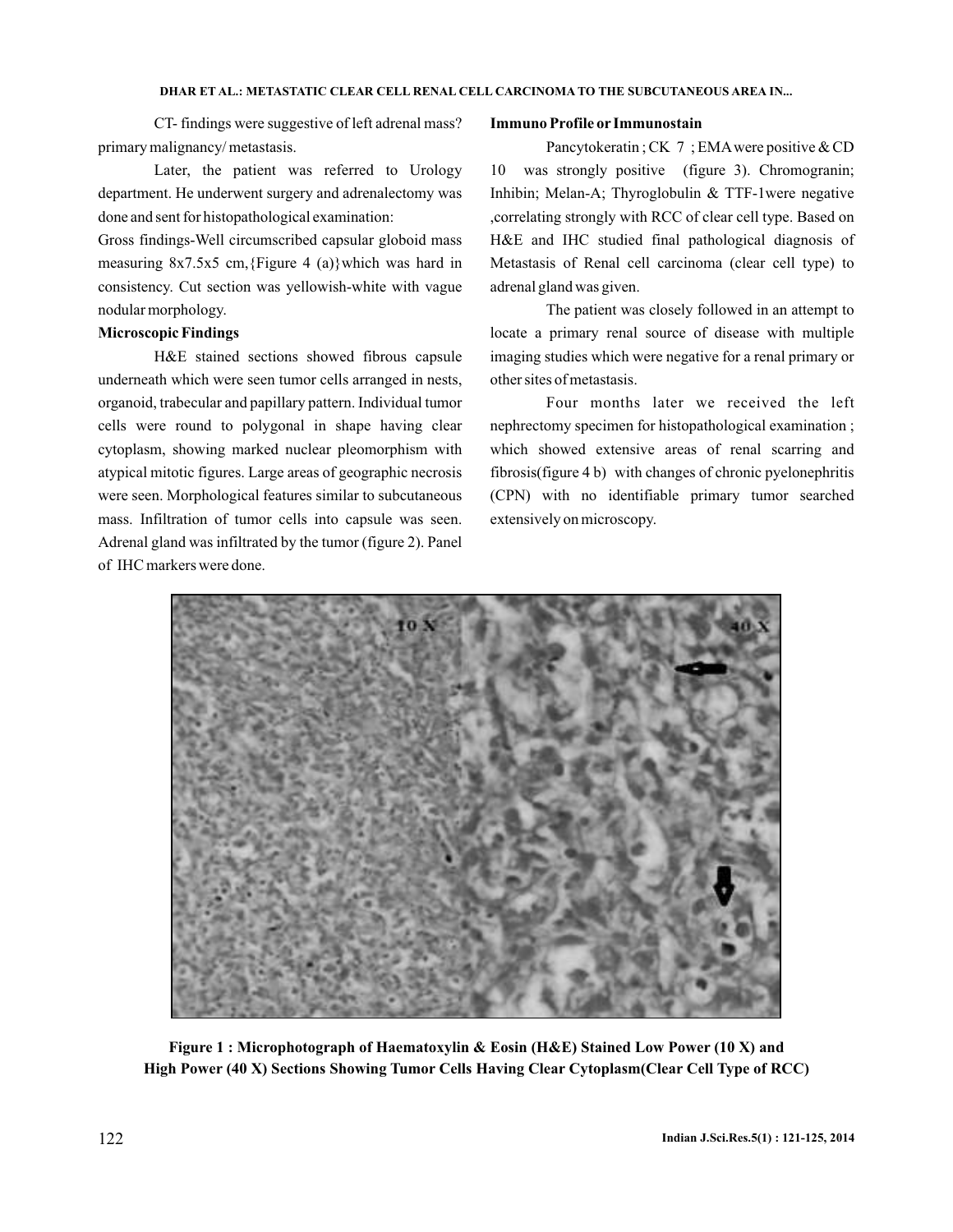

**Figure 2 : Microphotograph of Haematoxylin & Eosin (H & E) Stained Section (40x) Showing (a) Normal Adrenal Glands (b) Tumor Cells Infiltrating Adrenal Glands (c) Tumor Infiltrating Lymphocytes**



**Figure 3 : Microphotograph of Immunostaining CD10 Showing Positivity of Tumor Cells (Characteristic of RCC)**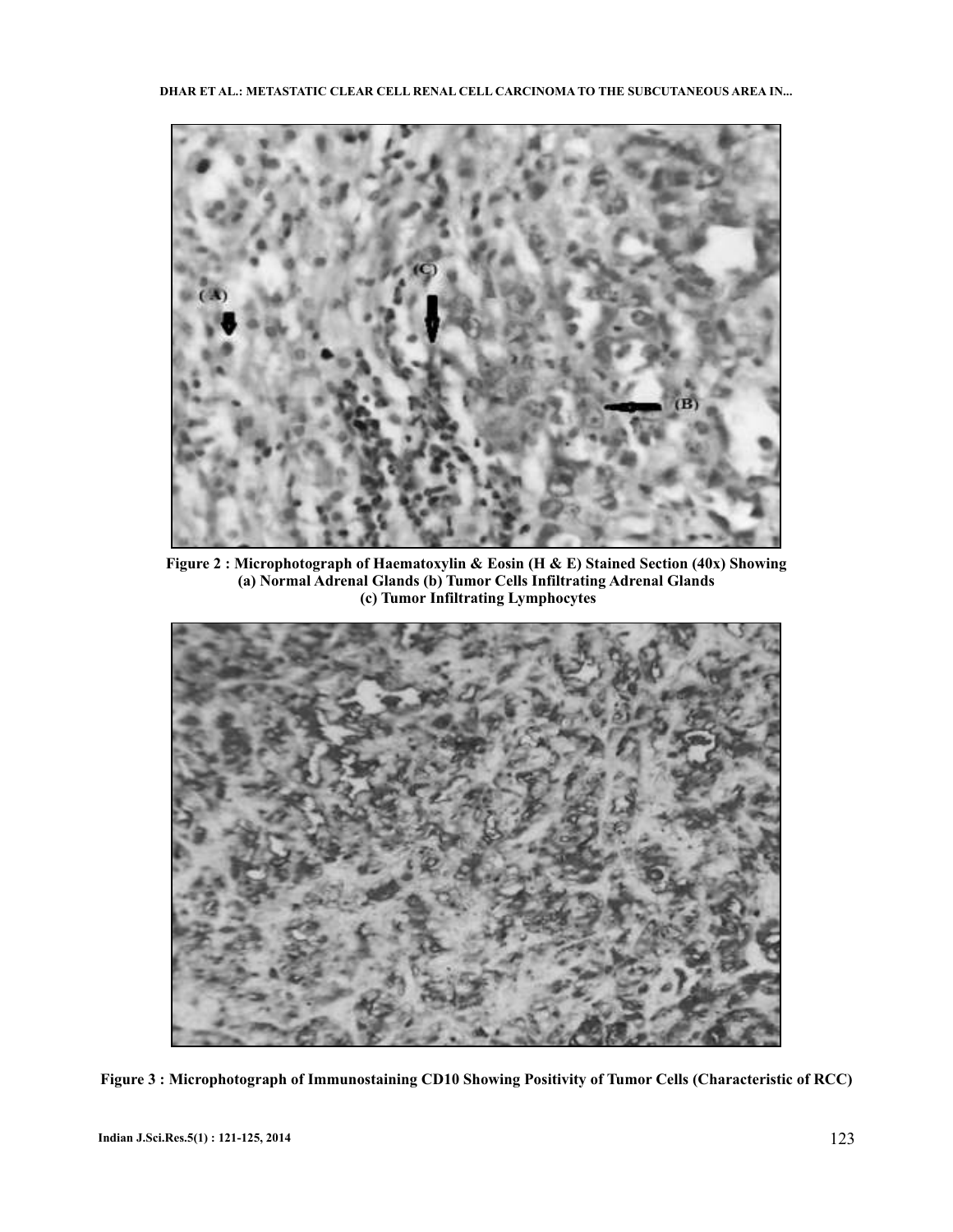**DHAR ET AL.: METASTATIC CLEAR CELL RENAL CELL CARCINOMA TO THE SUBCUTANEOUS AREA IN...**



**Figure 4 : Microphotograph of Gross Specimen (a) Tumor Mass in Left Adrenal (b) Left Kidney-Grossly Free of Tumor**

## **DISCUSSION**

Metastasis of renal cell carcinoma can occur to virtually any organ, and involvement of multiple organs is not uncommon. To date, no reports have been found of metastatic disease without a renal primary (Wayne et al., 2010). We present a case of renal cell cancer initially presenting as a subcutaneous mass in the left iliac fossa with left adrenal metastases in absence of a primary renal source. It occurs predominantly in males in their sixth to eight decade of life, and African Americans have a 10-20% higher incidence (Wayne et al., 2010).

RCC is well known for its ability to metastasize to nearly every organ system of the body. Metastasis usually occurs several years after identification of the renal primary, but up to 30% of patients have metastatic disease on initial presentation .The most common targets for metastases are lung, bone, lymph nodes, adrenal glands, brain, liver, and contralateral kidney (Wayne et al., 2010).The nature of this tumor distinguishes itself from other cancers in several respects. Namely, it's peculiar ability to metastasize to nearly every region of the body several years after initial

presentation. It also differs from other neoplasms in its predilection for both hematogenous and lymphatic spread.We present this case of two metastatic RCC to adrenal gland and subcutaneous mass in left iliac fossa without the identification of a renal primary. However, metastasis from RCC to the skin is much less common (Tunio et al., 2010). It is usually a sign of poor prognosis (Aridogan et al., 2004). The architectural growth patterns of clear cell RCC can vary, ranging from sinusoidal and sheetlike solid patterns to alveolar, tubular, or acinar appearances. It is unknown if the presence of viable tumor is acceptable to denote a designation of regression or how much viable tumor is permissible. In radiologically-defined regression, a renal mass remained in all serial photographs (Edwards et al., 1996; Kobayashi et al., 2002).

It is unclear what amount of size reduction qualifies as regression. The mechanism of spontaneous regression is unknown, although it is likely to be multifactorial involving immune and non-immune factors. Spontaneous regression in melanoma has been associated with multiple primary tumors and increased T-lymphocytes